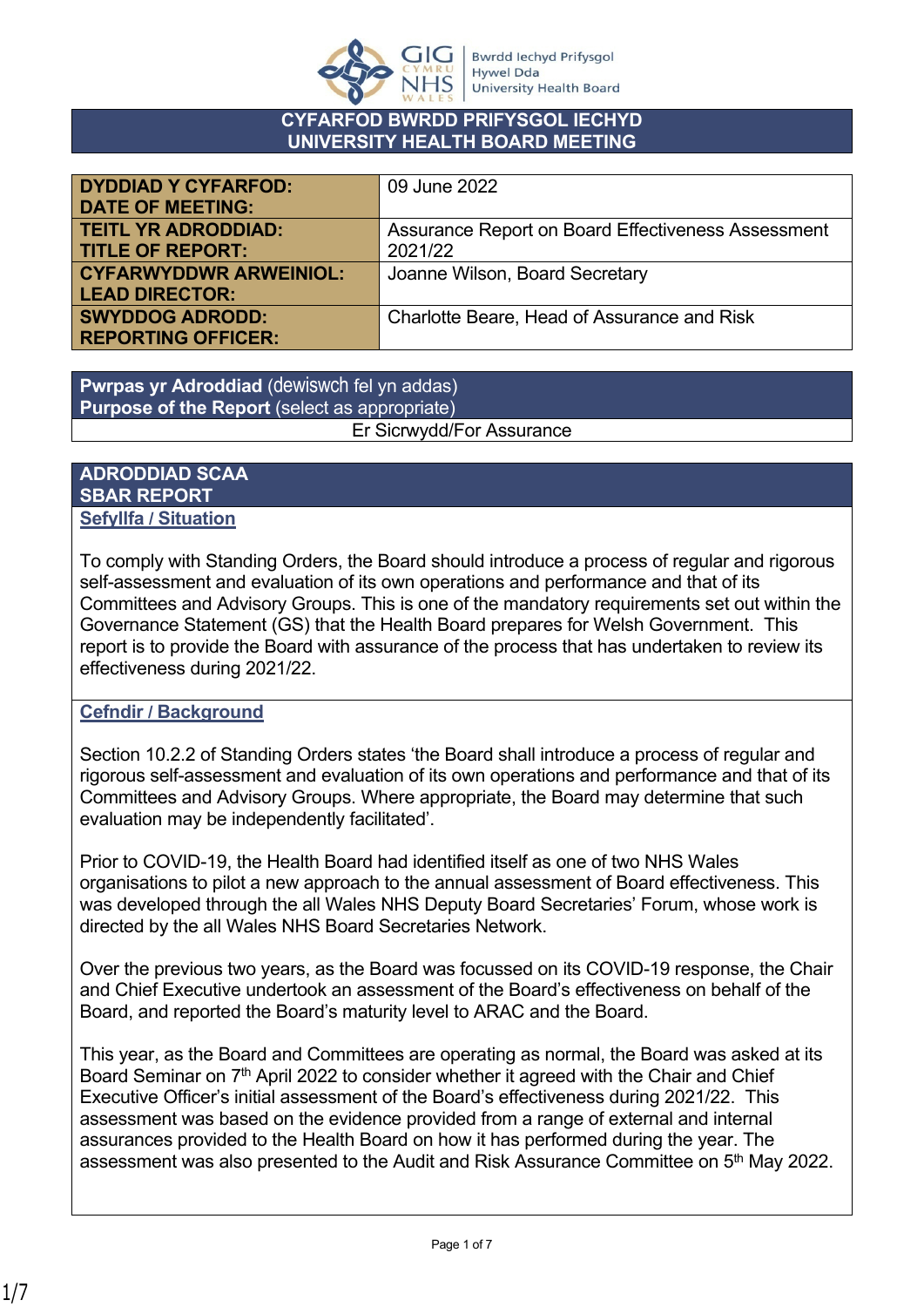## **Asesiad / Assessment**

During 2021/22, the Health Board has undertaken or engaged in a number of assessments that provide internal and external sources of assurances to support the review of its annual effectiveness. The Chair and Chief Executive have reviewed the following assurances as part of this assessment:

## **Internal Sources of Assurance:**

- The Health Board has completed a self-assessment against the Corporate Governance in Central Governance Departments: Code of Good Practice 2017. The Health Board used the "Comply" or "Explain" approach in relation to the Code of Good Practice. The Self-Assessment is available at Appendix 1.
- Annual Assessment against Health and Care Standard 1 Governance, Accountability and Leadership. The assessment is available at Appendix 2.
- Board Committee Effectiveness There is a programme in place to ensure the Committees delegated by the Board review or undertake the following activity on an annual basis:
	- Terms of Reference and Operating Arrangements
	- Committee Self-Assessment of Effectiveness Exercise & 6 month follow up review of agreed actions
	- Committee Cycle of Business/Work Plan
	- Annual Committee Report on Activity to the Board
	- Assurance Reports provided to ARAC on annual basis on whether Committees have discharged their Terms of Reference

# **External Sources of Assurance:**

- Joint Escalation and Intervention Arrangements status The Health Board has remained in 'enhanced monitoring' status throughout 2021/22, following its de-escalation from 'targeted intervention' in 2020/21. Further reduction in escalation status to 'routine monitoring' will be dependent on the Health Board's future financial plans, which are intrinsically linked to successful delivery of the clinical strategy. The letter from Welsh Government is available at Appendix 3A and the Health Board's response at Appendix 3B.
- Audit Wales (AW) Structured Assessment 2021 In 2021, AW Structured Assessment work was split into 2 phases of work, the first phase examined the operational planning arrangements within the UHB. This was presented to the Audit and Risk Assurance Committee (ARAC) in June 2021. The full report is available here[: Hywel Dda University](https://www.audit.wales/sites/default/files/publications/hywel_dda_health_board_2021_stuctured_assessment_phase_one_english.pdf)  Health Board – Structured Assessment 2021: Phase1 Operational Planning Arrangements [\(audit.wales\).](https://www.audit.wales/sites/default/files/publications/hywel_dda_health_board_2021_stuctured_assessment_phase_one_english.pdf) The overall conclusion from Phase 1 was: '*the Health Board's arrangements*  for developing operational plans are generally effective, although it does not have the *processes necessary to monitor and review progress in delivering its priorities*'. There were 4 recommendations

The Structured Assessment 2021 (Phase 2 – Corporate Governance and Financial Management Arrangements Report: Hywel Dda University Health Board) considered how corporate governance and financial management arrangements have adapted over the last 12 months. The key focus of the work was on the corporate arrangements for ensuring that resources were being used efficiently, effectively, and economically. AW also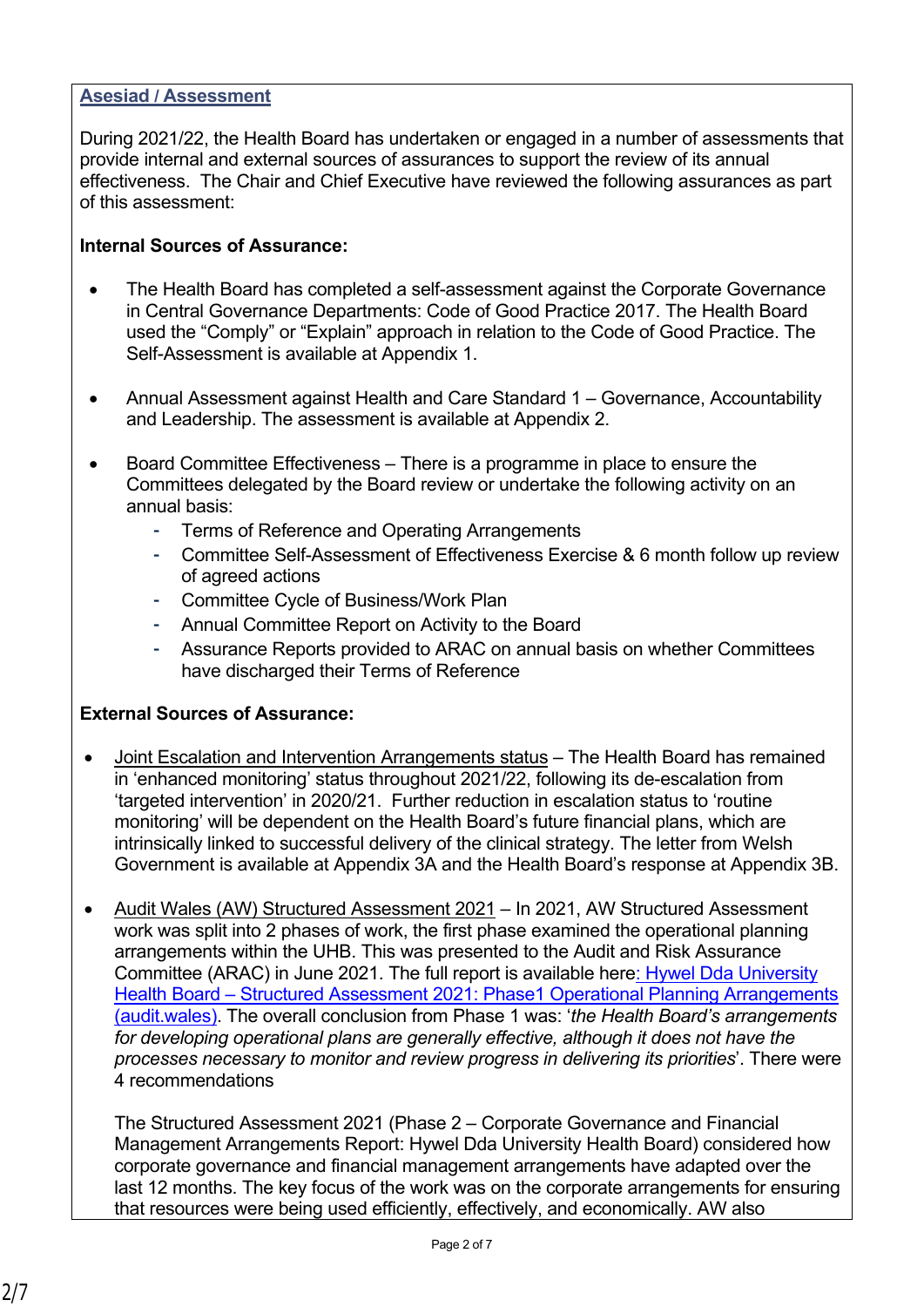considered how business deferred in 2020 was reinstated and how learning from the pandemic shaped future arrangements for ensuring good governance and delivering value for money. AW also sought to gain an overview of the Board's scrutiny of the development and delivery of the Health Board's 2021-22 Annual Recovery Plan. The overall conclusion from Phase 2 was that '*the Health Board has effective Board and committee arrangements, is committed to high quality services and staff wellbeing, and has welldeveloped plans which are now routinely monitored. A number of innovative approaches have been adopted to aid scrutiny and assurance, and although operational arrangements for risk and quality governance have posed some risks, improvement action is now underway*.' Some of the positive work acknowledged by AW in the report included that the Health Board:

- conducts its business in an open and transparent way and has maintained good governance arrangements and has made a number of positive changes to its committee structures.

- is laying the foundations to deliver its longer-term strategic intent and has good mechanisms in place to monitor and scrutinise delivery of its plans.

- has developed an innovative approach to enable effective scrutiny of strategic risks and outcomes is in place through the interactive Board Assurance Framework and performance dashboard.

- has maintained appropriate financial controls and monitoring and reporting is robust.

- continues to maintain appropriate financial controls and is working hard to strengthen financial management to support longer term sustainability.

The Health Board received a positive report with no new recommendations however several minor improvement opportunities were noted through the report which will be followed up as part of the 2022 review. The full report is available here: [Hywel Dda](https://hduhb.nhs.wales/about-us/governance-arrangements/board-committees/audit-and-risk-assurance-committee-arac/audit-and-risk-assurance-committee-22-february-2022/item-4-2-structured-assessment-2021-phase-two-corporate-governance-and-financial/)  [University Health Board - Structured Assessment 2021: Phase 2 Corporate Governance](https://hduhb.nhs.wales/about-us/governance-arrangements/board-committees/audit-and-risk-assurance-committee-arac/audit-and-risk-assurance-committee-22-february-2022/item-4-2-structured-assessment-2021-phase-two-corporate-governance-and-financial/)  [and Financial Management Arrangements.](https://hduhb.nhs.wales/about-us/governance-arrangements/board-committees/audit-and-risk-assurance-committee-arac/audit-and-risk-assurance-committee-22-february-2022/item-4-2-structured-assessment-2021-phase-two-corporate-governance-and-financial/)

• Audit Wales Review of Quality Governance Arrangements – HDdUHB – The audit examined whether the organisation's governance arrangements support delivery of high quality, safe and effective services. It tested the 'floor to Board' perspective by drawing on the findings from a previous local review of operational quality and safety arrangements, and focused on both the operational and corporate approach to quality governance, organisational culture and behaviours, strategy, structures and processes, information flows and reporting. Audit Wales overall conclusion was that '*the Health Board is committed to providing safe, high quality services and has aligned its strategy and plans with risk and quality improvement. While corporate structures and resources provide effective support for quality governance and improvement, inconsistencies in operational arrangements and weaknesses in operational risk management limit the provision of assurance. Monitoring and scrutiny of the quality and safety of services is being strengthened through increased use of quality outcome measures*'. The full report is available here: [Review of Quality Governance Arrangements - Hywel Dda University](https://hduhb.nhs.wales/about-us/governance-arrangements/board-committees/audit-and-risk-assurance-committee-arac/audit-and-risk-assurance-committee-19-october-2021/item-4-6-quality-governance-arrangements/)  [Health Board.](https://hduhb.nhs.wales/about-us/governance-arrangements/board-committees/audit-and-risk-assurance-committee-arac/audit-and-risk-assurance-committee-19-october-2021/item-4-6-quality-governance-arrangements/)

Internal Audit Reports - Whilst there have been changes to the Audit Plan agreed for 2021/22, these did not affect the ability of the Head of Internal Audit to provide an annual opinion (to be presented to the Board as separate item). The Head of Internal Audit has concluded for 2021/22: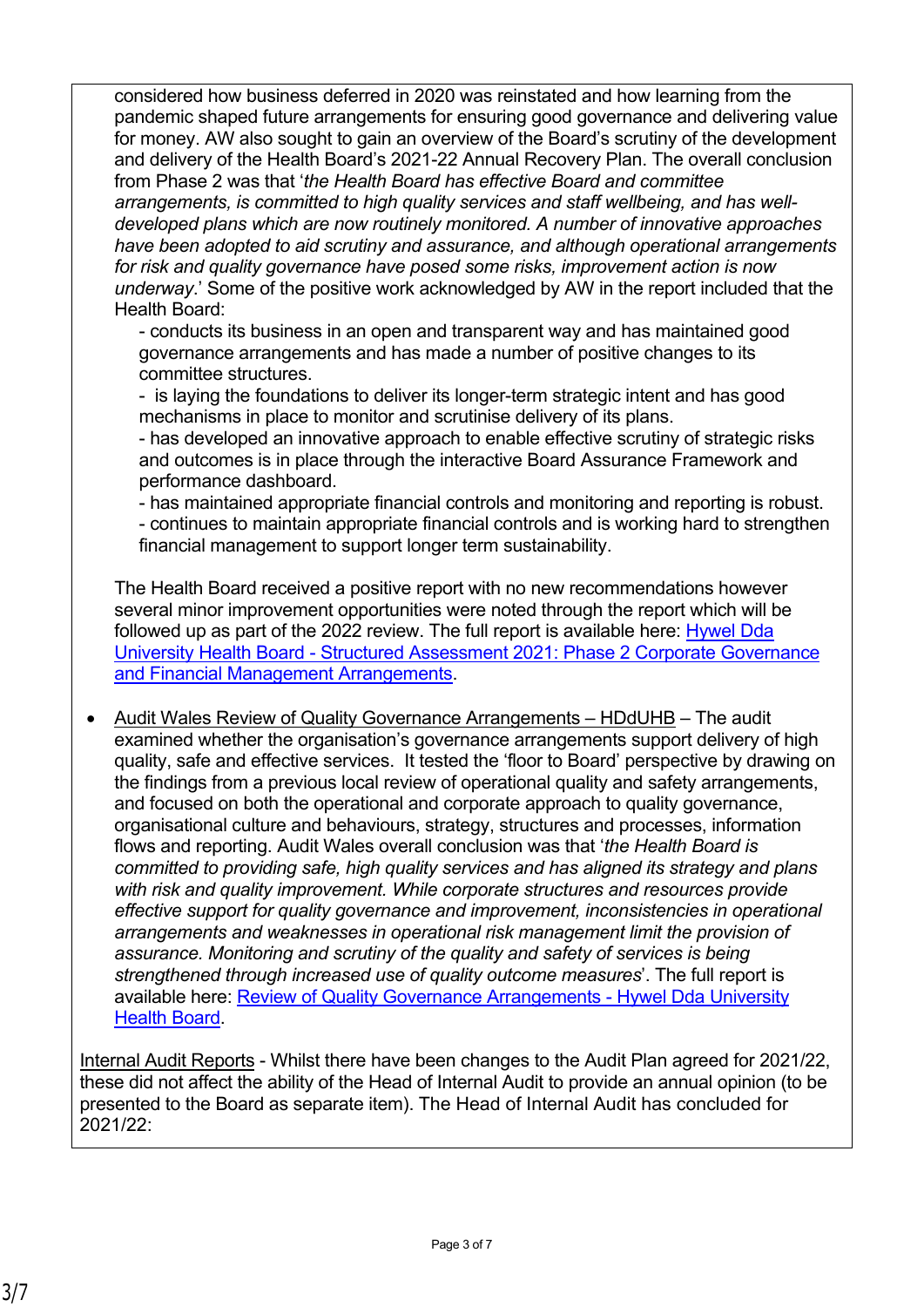| $\bullet$<br>leasonat |  | The Board can take Reasonable Assurance that<br>arrangements to secure governance, risk<br>management and internal control, within those<br>areas under review, are suitably designed and<br>applied effectively. Some matters require<br>management attention in control design or<br>compliance with low to moderate impact on<br>residual risk exposure until resolved. |  |
|-----------------------|--|----------------------------------------------------------------------------------------------------------------------------------------------------------------------------------------------------------------------------------------------------------------------------------------------------------------------------------------------------------------------------|--|
|-----------------------|--|----------------------------------------------------------------------------------------------------------------------------------------------------------------------------------------------------------------------------------------------------------------------------------------------------------------------------------------------------------------------------|--|

ARAC have approved adjustments to the plan and have scrutinised internal audit reports throughout the year, seeking assurance on behalf of the Board that management responses are robust and will reduce risk in the areas reviewed.

- Internal Audit of Financial Planning, Monitoring and Reporting The Internal Audit review evaluated the processes surrounding the management, co-ordination, monitoring and reporting of budgets. There were 3 medium priority matters which are being addressed by management. The overall rating of 'reasonable assurance' was issued on the basis of the systems and process in place, whilst acknowledging the ongoing financial challenges. The full report is available here: Final Internal Audit Report - Financial Planning, Monitoring and [Reporting \(nhs.wales\)](https://hduhb.nhs.wales/about-us/governance-arrangements/board-committees/audit-and-risk-assurance-committee-arac/audit-and-risk-assurance-committee-14-december-2021/item-6-4-financial-planning-monitoring-and-reporting-reasonable-assurance/)
- Internal Audit of Annual Recovery Plan / Planning Objectives The purpose of the review was to evaluate and determine the adequacy of the systems and controls in place within the Health Board for the development and management of the Annual Recovery Plan and Planning Objectives. The audit provided 'reasonable assurance'. There were 2 medium and 1 low priority findings to further enhance the completeness and clarity of submitted documents and plans which are being addressed by management. The full report is available here: [Final Internal Audit Report - Annual Recovery Plan/Planning Objectives](https://hduhb.nhs.wales/about-us/governance-arrangements/board-committees/audit-and-risk-assurance-committee-arac/audit-and-risk-assurance-committee-19-october-2021/item-7-10-annual-recovery-plan-and-planning-objectives-reasonable-assurance/)  [\(nhs.wales\)](https://hduhb.nhs.wales/about-us/governance-arrangements/board-committees/audit-and-risk-assurance-committee-arac/audit-and-risk-assurance-committee-19-october-2021/item-7-10-annual-recovery-plan-and-planning-objectives-reasonable-assurance/)
- Internal Audit of Performance Monitoring and Reporting The purpose of this audit was to review was to provide assurance on the quality of information and effectiveness of the arrangements in place for the monitoring and reporting of performance. The overall assurance rating of 'substantial assurance' was based on the systems in place for Performance Management and progress made on implementing Improving Together, whilst acknowledging the programme is yet to be fully implemented due to delays resulting from the COVID-19 pandemic response. There were no matters arising requiring management attention. The full report is available here: Final Internal Audit Report -[Performance Monitoring & Reporting \(nhs.wales\)](https://hduhb.nhs.wales/about-us/governance-arrangements/board-committees/audit-and-risk-assurance-committee-arac/audit-and-risk-assurance-committee-19-april-2022/item-711-performance-monitoring-and-reporting-substantial-assurance/)
- Internal Audit of Risk Management The purpose of the audit was to review the organisation-wide risk management arrangements and the development of the Board Assurance Framework. The audit provided 'substantial assurance' on the basis that the Health Board has an effective risk management process in place, incorporating a robust Board Assurance Framework aligned to strategic objectives. One medium priority matter arising was identified, relating to the need to review and clarify the arrangements for monitoring principal risks within the BAF, which are assigned to Board committees but currently monitored by the Board. The full Internal Audit report is available at Appendix 4.
- HSE Improvement Notices During 2021/22, the Health and Safety Executive confirmed that the Health Board had complied with the all the extended Improvement Notices and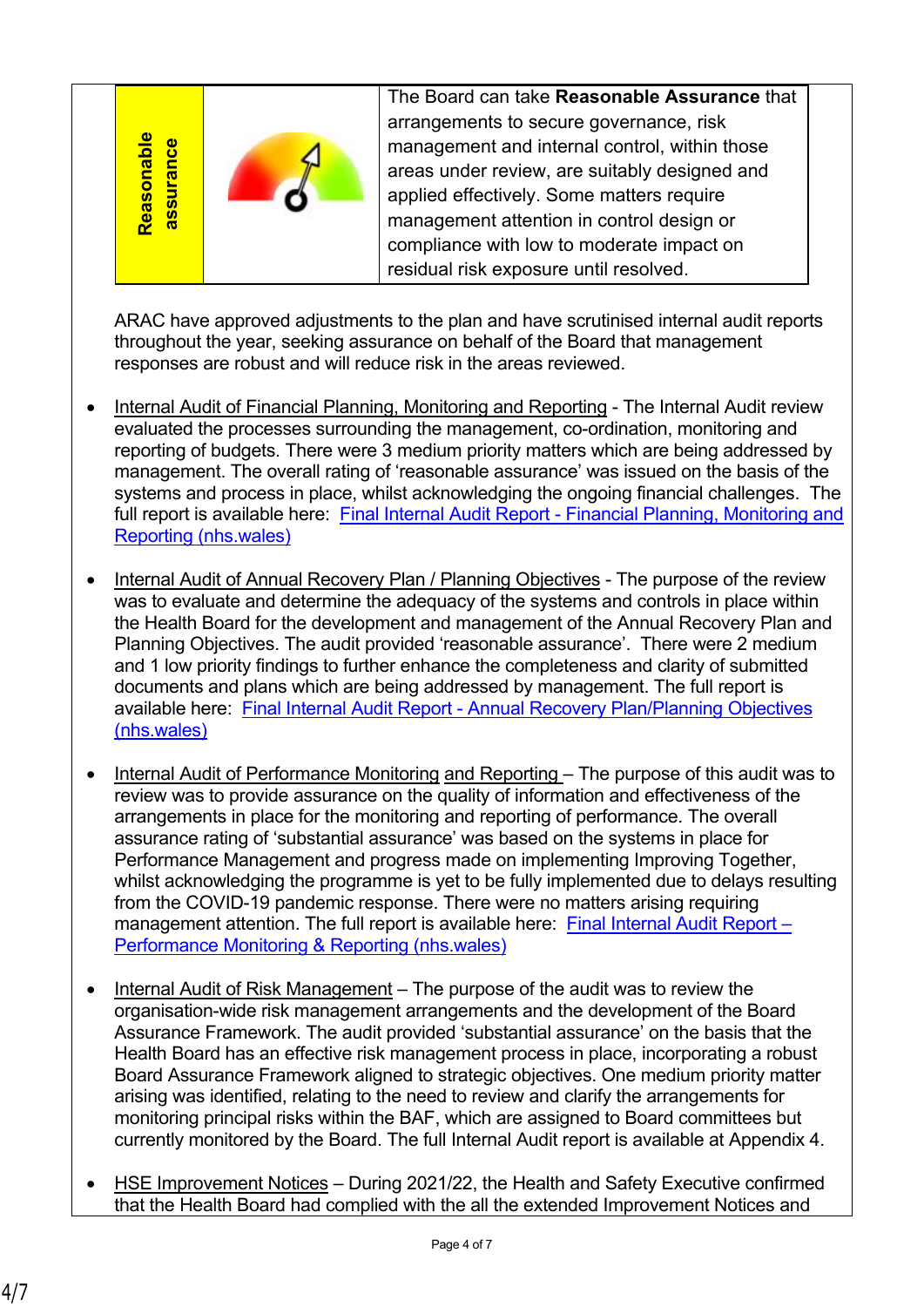recognised the very significant improvement in the profile, understanding and leadership of health and safety management at senior level since their intervention in 2019.

• Fire Enforcement Notices – The Health Board continues to address the 6 outstanding Enforcement Notices issued by the Mid and West Wales Fire and Rescue Service (MWWFRS). Extensive fire safety improvement works are being undertaken at Withybush Hospital, Glangwili Hospital and at Bronglais Hospital from WG agreed funding, with regular progress updates reported to the Health & Safety Committee, which provides assurance to the Board on the work undertaken towards improving compliance.

In their initial assessment, the Chair and Chief Executive have considered the evidence set out above and agreed the overall level of maturity for the Health Board in respect of governance and Board effectiveness for 2021/22 is **Level 4** (no change from 2020/21). Whilst there are pockets of good practice and innovation being shared with others, the Health Board is still working to demonstrate sustainable improvement throughout the organisation, and recognises that there is further work required to maintain this level and to progress towards a level 5.

| <b>Assessmen</b> | Level 1                                | Level 2           | Level 3          | Level 4                                                                               | Level 5                                                                                      |
|------------------|----------------------------------------|-------------------|------------------|---------------------------------------------------------------------------------------|----------------------------------------------------------------------------------------------|
| t Matrix         | We do not yet                          | We are aware of   | We are           | We have well                                                                          | We can                                                                                       |
| level            | have a clear,                          | the               | developing plans | developed plans                                                                       | demonstrate                                                                                  |
| <b>Tick the</b>  | agreed                                 | improvements      | and processes    | and processes                                                                         | sustained good                                                                               |
| matrix box       | understanding                          | that need to be   | and can          | and can                                                                               | practice and                                                                                 |
| that most        | of where we                            | made and have     | demonstrate      | demonstrate                                                                           | innovation that is                                                                           |
| accurately       | are (or how we                         | prioritised them, | progress with    | sustainable                                                                           | shared                                                                                       |
| reflects         | are doing) and                         | but are not yet   | some of our key  | improvement                                                                           | throughout the                                                                               |
| how your         | what / where                           | able to           | areas for        | throughout the                                                                        | organisation and                                                                             |
| service is       | we need to                             | demonstrate       | improvement.     | service.                                                                              | which others can                                                                             |
| doing with       | improve.                               | meaningful        |                  |                                                                                       | learn from                                                                                   |
| this             |                                        | action.           |                  |                                                                                       |                                                                                              |
| standard         |                                        |                   |                  |                                                                                       |                                                                                              |
|                  |                                        |                   |                  | X                                                                                     |                                                                                              |
|                  |                                        |                   |                  |                                                                                       |                                                                                              |
|                  |                                        |                   |                  |                                                                                       |                                                                                              |
|                  |                                        |                   |                  |                                                                                       |                                                                                              |
|                  |                                        |                   |                  |                                                                                       |                                                                                              |
|                  |                                        |                   |                  |                                                                                       |                                                                                              |
|                  |                                        |                   |                  |                                                                                       |                                                                                              |
|                  |                                        |                   |                  |                                                                                       |                                                                                              |
|                  |                                        |                   |                  |                                                                                       |                                                                                              |
|                  |                                        |                   |                  |                                                                                       |                                                                                              |
|                  |                                        |                   |                  |                                                                                       | The outcome of the above assessment will be included in the Governance Statement, and the    |
|                  |                                        |                   |                  | Health Board will endeavour to address the areas of improvement and board development |                                                                                              |
|                  |                                        |                   |                  |                                                                                       | during 2022/23. The table below identifies what we are doing well, what we could improve and |
|                  | suggested Board training requirements. |                   |                  |                                                                                       |                                                                                              |

| IN THE BOARD'S<br><b>OPINION WHAT</b> | • Corporate governance and management arrangements<br>• Pandemic response and management            |
|---------------------------------------|-----------------------------------------------------------------------------------------------------|
| <b>ARE WE DOING</b><br>WELL?          | • Strategic planning and monitoring arrangements of delivery of<br>SO <sub>s</sub> /PO <sub>s</sub> |
|                                       | • Financial management arrangements                                                                 |
|                                       | Workforce planning<br>$\bullet$                                                                     |
|                                       | • Staff Well-being                                                                                  |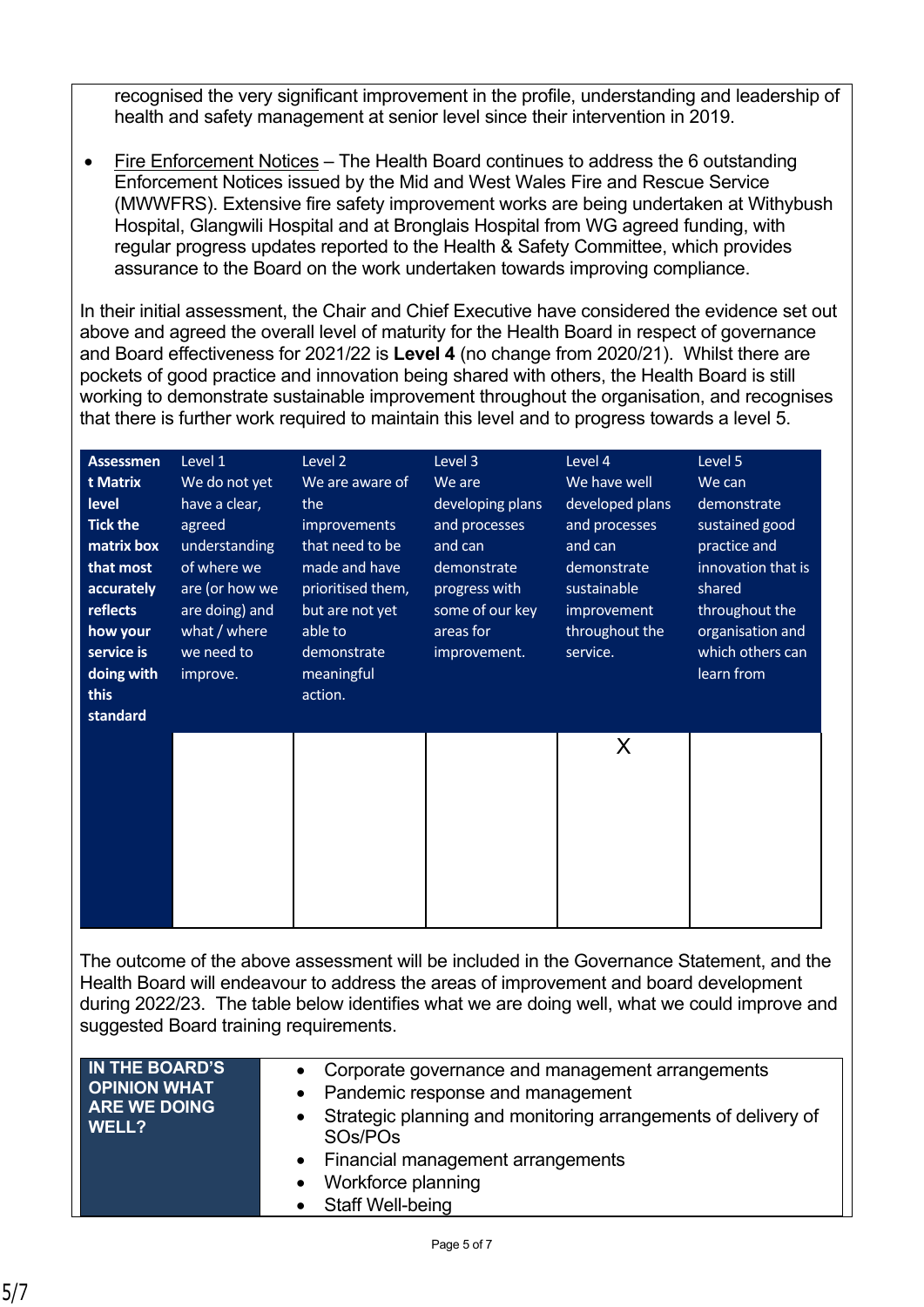| IN THE BOARD'S<br><b>OPINION WHAT</b><br><b>COULD WE BE</b><br><b>DOING BETTER?</b> | Implementing quality and safety governance arrangements<br>$\bullet$<br>Strengthen the Regional Partnership Board governance<br>$\bullet$<br>arrangements<br>Managing the challenges in unscheduled care and discharge<br>$\bullet$<br>arrangements to improve performance<br>• Performance management arrangements<br>Financial planning to demonstrate management within<br>$\bullet$<br>resources and to attain an approvable plan/IMTP. |
|-------------------------------------------------------------------------------------|---------------------------------------------------------------------------------------------------------------------------------------------------------------------------------------------------------------------------------------------------------------------------------------------------------------------------------------------------------------------------------------------------------------------------------------------|
| <b>ARE THERE</b><br><b>BOARD TRAINING/</b><br><b>DEVELOPMENT</b><br><b>NEEDS?</b>   | Sessions have been planned on Behaviours, Systems and<br>$\bullet$<br>Governance with Baroness Rennie Fritchie, and on Incivility;<br>Reflections and Next Steps with Dr Chris Turner for<br>Independent Member (IM) development, Executive Director<br>(ED) development and joint IM/ED development in 2022/23.                                                                                                                            |

## **Argymhelliad / Recommendation**

The Board is asked to take an assurance from the process that has been undertaken this year to review the Board's effectiveness; recognising that this has been discussed by the Board at the Board Seminar held on 7<sup>th</sup> April 2022 and was also presented to the Audit and Risk Assurance Committee on 5<sup>th</sup> May 2022 as part of its review of year-end processes.

| Amcanion: (rhaid cwblhau)<br><b>Objectives: (must be completed)</b>                                                                                      |                                           |  |
|----------------------------------------------------------------------------------------------------------------------------------------------------------|-------------------------------------------|--|
| Cyfeirnod Cofrestr Risg Datix a Sgôr<br>Cyfredol:                                                                                                        | N/A                                       |  |
| Datix Risk Register Reference and<br>Score:                                                                                                              |                                           |  |
| Safon(au) Gofal ac lechyd:<br>Health and Care Standard(s):<br><b>Hyperlink to NHS Wales Health &amp;</b><br><b>Care Standards</b>                        | Governance, Leadership and Accountability |  |
| <b>Amcanion Strategol y BIP:</b><br><b>UHB Strategic Objectives:</b><br><b>Hyperlink to HDdUHB Strategic</b><br><b>Objectives</b>                        | Not Applicable                            |  |
| <b>Amcanion Llesiant BIP:</b><br><b>UHB Well-being Objectives:</b><br><b>Hyperlink to HDdUHB Well-being</b><br><b>Objectives Annual Report 2018-2019</b> | 10. Not Applicable                        |  |

| <b>Gwybodaeth Ychwanegol:</b><br><b>Further Information:</b> |                                                                |
|--------------------------------------------------------------|----------------------------------------------------------------|
| Ar sail tystiolaeth:<br>Evidence Base:                       | Internal and External sources of assurance listed in<br>report |
| <b>Rhestr Termau:</b><br><b>Glossary of Terms:</b>           | Contained in the report.                                       |